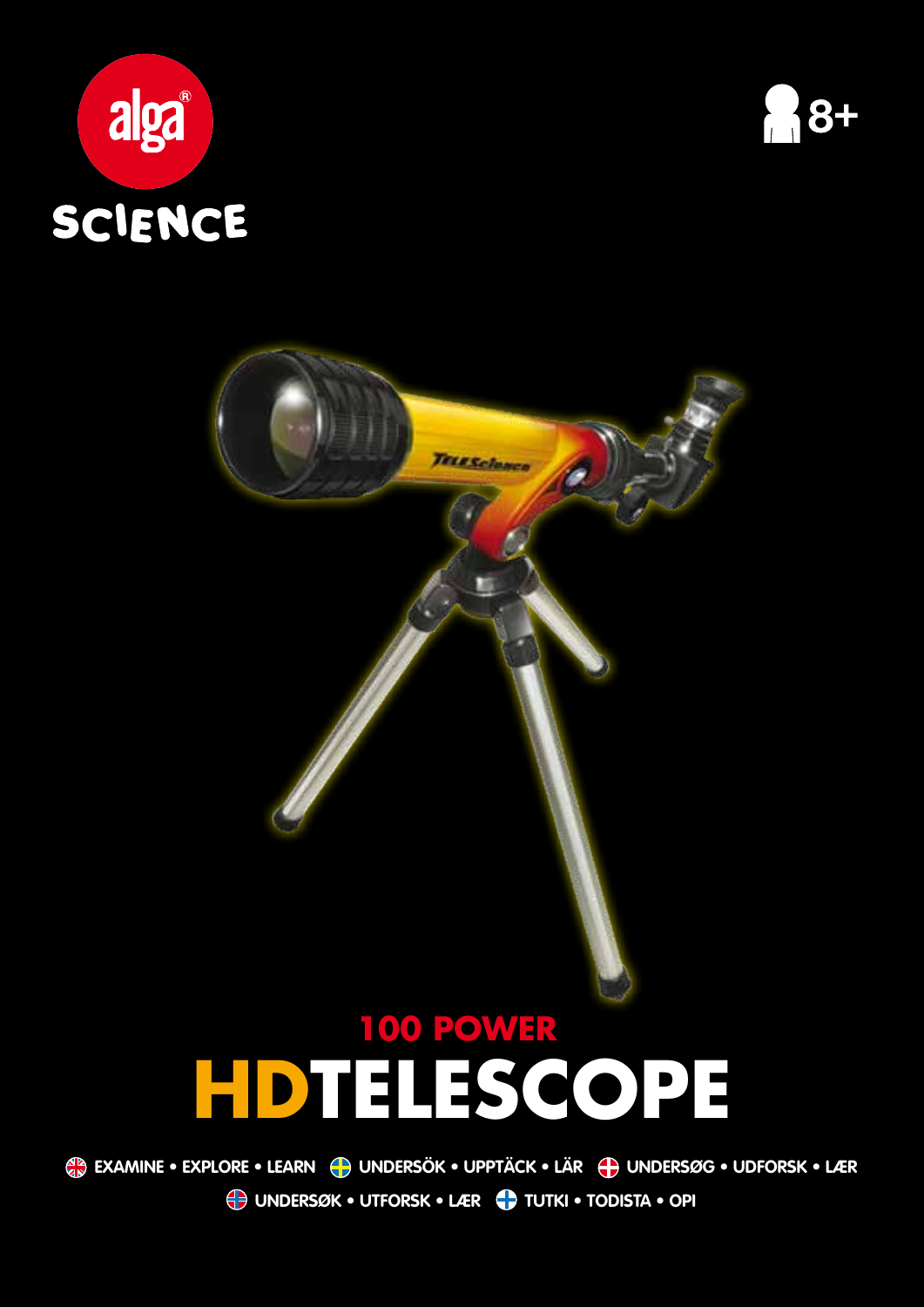## **Alga Science 100 Power HD Telescope**

#### **Useful info**

A telescope's job is to magnify an image or make it seem like you are closer to an object than you really are. It is important to find the right balance between three factors: power (magnification), brightness and resolution (clearness). Every time you increase the power, there is a corresponding reduction of brightness and resolution. When the power is too high, the object gets blurry.

To get the best possible image quality, you should use your telescope outdoors.

**WARNING:** Never look at the sun through the telescope! Doing so may seriously damage your eyes.

## **Fun things to look at**

**In space:** The moon and its craters. Open (galactic) star clusters, such as the Pleiades and nebulae like the Orion nebula. Learn to find stars, such as the North Star and Vega.

**On earth:** Trees, shrubs and flowers, birds and other animals.

Suggestions for simple experiments and exciting challenges

**Easy.** Distance: How far away can you see? 5 km? 10 km? Or maybe more? How far out in space can you see? It's hard to say – it depends mostly on how bright the object is that you are looking at.

**Medium.** The moon: Study the moon map and try to find the different craters on the real moon. Do you see the difference on the surface when the moon is full compared to a half-moon? When do you think it is easiest to see the craters? We have printed the moon map as a mirrorimage so you can compare it to what you see in your telescope.

**Hard.** Search the Internet to find out where the planets should be in the sky right now, and mark them on a star map. Go outside and see if you can find them. Venus, Mars, Jupiter and Saturn – can you find them all? Or will you have to wait for another time of year, or another time of night? Do you see any differences between them when you look through the telescope? **How to use your telescope**

- 1. Look through the eyepiece of your telescope to find the object. You might have to adjust the angle of the telescope a little bit. At first, the object will seem blurry. That is normal, because you have not adjusted the focus yet. Once you have found the object, tighten the knob (5) to keep the telescope in the same place and direction.
- 2. Now adjust the focusing tube by turning the focuser knob (11) slowly back and forth until the object gets clear and sharp. Remember that the image you see in the telescope is a mirrorimage (backwards).

Read the following information and instructions before you use the telescope. Follow the instructions and save them so you can read them again later if you need to.

#### **Parent's guide**

The first thing you and your child should do is go outside on a clear night and look at the stars. Together, you can learn where a few constellations are in the sky and what they are called. There are many good star maps available on the Internet and in books. Remember, the sky looks different depending on the time of year, so you will need a map that covers the right time. Once you have studied the map and learned where the constellations are, it will be easier to find what you are looking for with the telescope.

3. If you are only going to use the telescope for a little while, you can place the eyepiece directly on the focusing tube (Fig.1). To make it more comfortable to use the telescope for longer periods, you should place the diagonal mirror on the focus tube and the eyepiece on the diagonal mirror (Fig. 2).



## **Viewing**

What you see through the telescope and how clearly you see it depends on three factors: Power (magnification), Brightness, Resolution (clearness)

It is a common misunderstanding that the more you magnify the image, the better it gets. Naturally, one of the important properties of a telescope is to magnify an image or give the impression that you are closer to the object than you really are, but magnifying as much as possible is not always best. This is because when you increase the power (magnification), the image gets blurry and the details of the object cannot be seen clearly. To get the best image of an object, you have to find the balance between the three viewing factors.

When you increase the power, you also reduce the viewing field. The viewing field is the circle of the sky you see when you look through the telescope. The more you increase the power, the closer the object comes to this circle. You will also notice that heavenly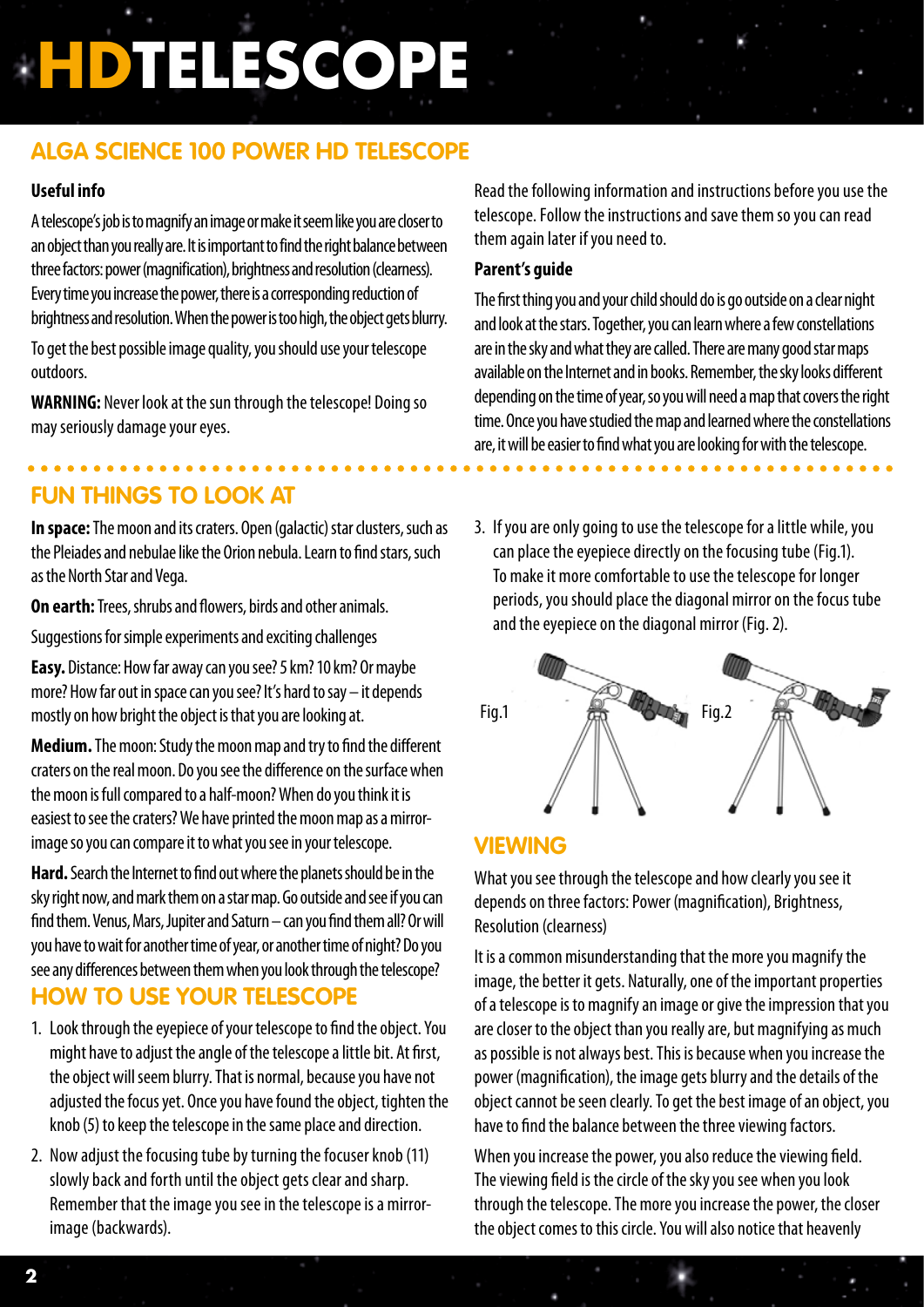

bodies seem to move quickly through the viewing field even at low power. The movement is even clearer at high power. At high power, the telescope will show dramatic views of the features of moons or planets, but it can also be a little frustrating until you get better at tracking the object in a smooth, careful way. For this reason, we recommend that you start at low power (using the 20 mm eye lens).

#### **Power: Choose the eyepiece**

Power is the telescope's ability to magnify an image – make it bigger – or to make it seem like the object gets closer to the person who is looking. The power is indicated by a number followed by an X (the times symbol). That means if you look at an object at 100X, you will see it as if you were 100 times closer to the object than you really are.

You can calculate the power by dividing the focal length of the telescope's objective lens by the focal length of the eyepiece you choose. The focal length of the eyepiece is usually marked on the **eyepiece itself** (example: 4 mm).

**400 mm (focal length of the objective lens)** Example: --------------------------------------- = 100X (power) **4 mm (focal length of the eyepiece)**

The longer the focal length of the eyepiece, the less the telescope can magnify – and the shorter the focal length of the eyepiece, the higher the magnification power of the telescope.

#### **Help choosing an eyepiece**

**20 mm = 20X (power):** Use this eyepiece when you want to look at the moon and the stars.

**4 mm = 100X (power):** Use this eyepiece when you want to look at the moon, animals and objects in nature in daylight.

## **Taking care of your telescope**

#### **The objective lens**

The objective lens (2) of the telescope has been polished and shaped for high precision. It must be cleaned very carefully and as seldom as possible so that you do not damage the precision and performance. The lenses should only be taken out of their mountings by an expert.

It is also a good idea to put the telescope outside (on the balcony, for instance) or in the garage for one hour to prevent condensation on the lens and to achieve better image quality.

#### **Cleaning the lens**

Only clean the lens if it is really necessary. First, remove dust with a camel hair brush or blow it away with a puffer or small syringe. Drop a few drops of ether or isopropyl (rubbing) alcohol onto a clean cotton cloth that has been washed several times and wipe the lens very carefully. Do not rub in circles. Use the puffer or small syringe to blow away any lint or dust.

*Important! If there are any spots on the lens afterwards, you must wipe them off very carefully after the lens is completely dry.*

#### **Setting up the tripod**

- 1. Take the tripod (6) out of the box. Stand the tripod upright and pull out the legs all the way.
- 2. Remove the knob (5) from the telescope mount.
- 3. Adjust the holes on the tripod to match the holes on the mount. Replace the knob and tighten it.

#### **Mounting the diagonal mirror and the eyepiece**

- 1. Place the diagonal mirror (12) on the focusing tube (8). Fix it in place by tightening the small screw.
- 2. Place the eyepiece (9) on the diagonal mirror. Fix it in place by tightening the small screw. Attach the eyepiece cap (10) to the eyepiece if needed.

## **Parts of the telescope**



- 1. OBJECTIVE LENS CAP
- 2. OBJECTIVE LENS
- 3. LENS HOOD
- 4. OPTICAL TUBE
- 5. KNOB
- 6. TRIPOD
- 7. FOCUSING TUBE MOUNT
- 8. FOCUSING TUBE
- 9. EYEPIECE
- 10.EYEPIECE CAP
- 11.FOCUSING KNOB
- 12.DIAGONAL MIRROR

**Objective lens diameter:** 30 mm (1.18") **Focal length:** 400 mm **Eyepieces:** 20 mm, 4 mm **Maximum power:** 100X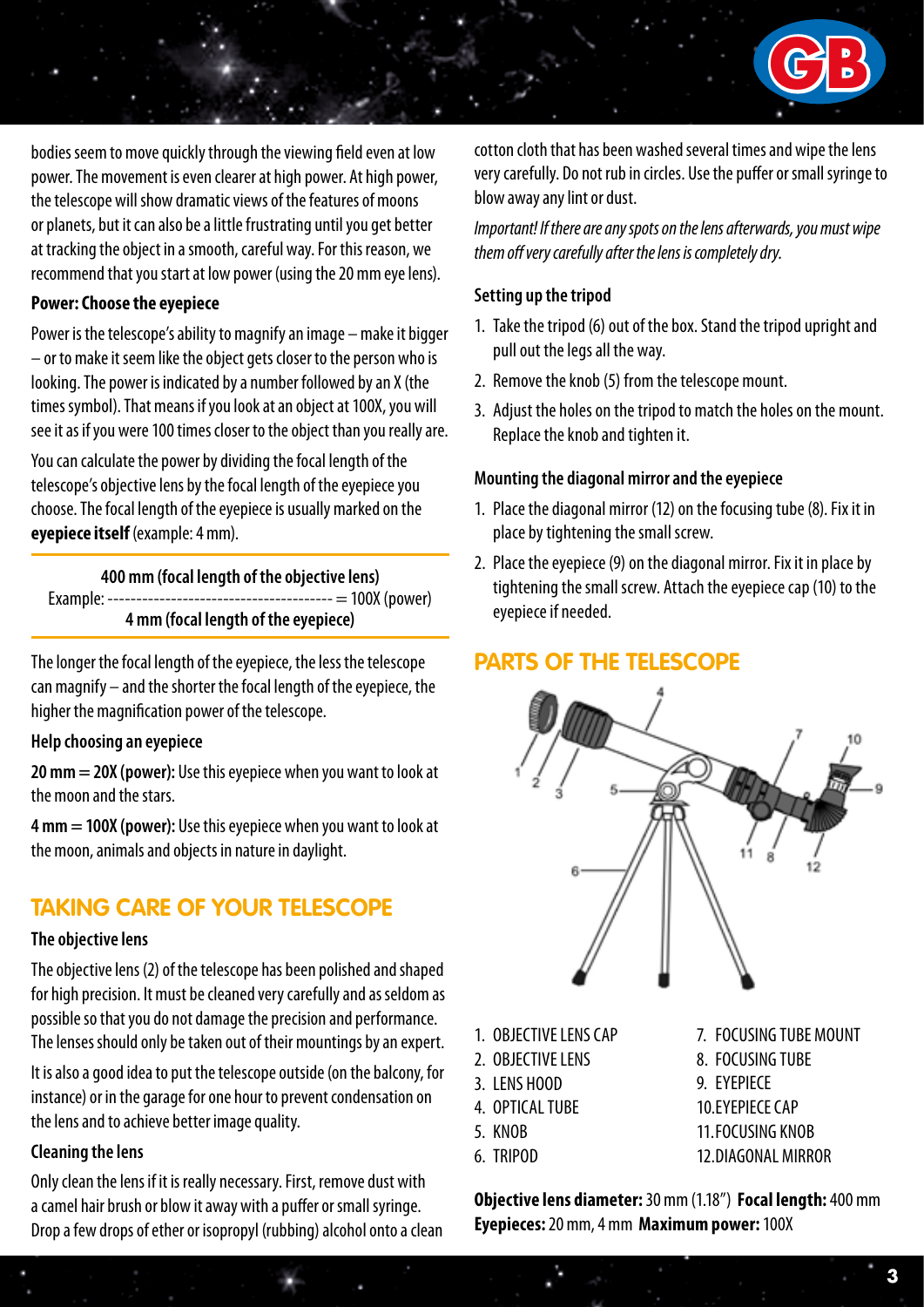## **Alga Science HD-teleskop med 100X förstoring**

#### **Bra att veta**

Ett teleskops uppgift är att förstora en bild eller att ge effekten av att vara närmare ett föremål än vad man i själva verket är. Det gäller att hitta en balans mellan de tre faktorerna; förstoring, ljusstyrka och upplösning. Med varje förstoring sker det en motsvarande minskning av ljusstyrka och upplösning. Objektet blir dessutom suddigt och oskarpt med för mycket förstoring.

För att få en så bra bildkvalitet som möjligt, är det bäst att stå utomhus.

**VARNING:** Titta aldrig in i solen med teleskopet. Du kan skada ditt öga mycket allvarligt!

## **Kul att titta på**

**Rymden:** Månen och dess kratrar. Öppna stjärnhopar, t.ex. Plejaderna. Nebulosor, t.ex. Orionnebulosan. Lär dig hitta stjärnor, t.ex. Polstjärnan och Vega.

**Natur:** Träd, buskar och blommor, fåglar och andra djur.

Tips på enkla experiment och spännande utmaningar

**Lätt.** Avstånd: Hur långt bort kan jag se? 5 eller 10 km eller kanske mer? Hur långt ut i rymden kan du se? Det är svårt att säga, det beror mest på hur ljusstarkt det objekt som du tittar på är.

**Medel.** Månen: Studera månkartan och försök att hitta de olika kratrarna på verklighetens måne. Ser du skillnad på månens yta när det är fullmåne jämfört med när det är halvmåne? När tycker du att det är lättast att se kratrarna? Vi har gjort månkartan spegelvänd så att du ska kunna jämföra med det du ser i ditt teleskop.

**Svårt.** Ta reda på var planeterna ska befinna sig just nu på himlen med hjälp av information på internet, och markera dem på en stjärnkarta. Gå ut och se om du kan hitta dem. Venus, Mars, Jupiter och Saturnus – kan du hitta dem alla? Eller måste du vänta till en annan årstid eller tidpunkt på dygnet? Ser du någon skillnad på dem när du tittar i teleskopet?

## **Så här använder du ditt teleskop**

- 1. Titta i teleskopets okular för att se objektet. Du kanske måste ändra vinkeln på teleskopet lite grann. Först kommer det du tittar på verka suddigt. Men det är normalt, eftersom du inte har ställt in skärpan än. När du har lyckats med detta, spänner du fast ratten (5) så att inte teleskopets riktning ändras.
- 2. Justera nu fokuseringstuben genom att vrida fokuseringsratten (11) sakta fram och tillbaka tills objektet blir skarpt. Tänk på att bilden som du får i teleskopet är spegelvänd!

Läs följande information och anvisningar innan du använder teleskopet. Följ dem och spara dem för framtida behov.

#### **Föräldraguide**

Det första som du och ditt barn bör göra är att gå ut en klar kväll och titta på stjärnorna. Tillsammans kan ni lära er var några stjärnbilder finns och vad de heter. Det finns många bra stjärnkartor både på internet och i böcker. Tänk på att himlen ser olika ut beroende på vilken årstid det är, så ni måste ha karta som gäller för tidpunkten. När ni sedan har studerat och lärt er var stjärnbilderna finns, blir det lättare att hitta vad ni söker med teleskopet.

3. Om du bara ska använda teleskopet en kort stund kan du placera okularet direkt på fokuseringstuben (Fig.1). För att det ska vara mer bekvämt när du använder teleskopet under längre perioder bör du placera den diagonala spegeln på fokuseringstuben och okularet på den diagonala spegeln (Fig. 2).



## **Visning**

Vad du ser genom teleskopet och hur tydligt du ser det beror på tre faktorer: Förstoring, Ljusstyrka, Upplösning

Det är ett vanligt missförstånd att ju mer du förstorar, desto bättre blir det. Det är förvisso en viktig egenskap hos ett teleskop att förstora en bild eller att ge intryck av att man befinner sig närmare objektet än man egentligen är, men det är inte alltid det bästa att förstora så mycket som möjligt. Eftersom när du ökar förstoringen avtar också ljusstyrka och upplösning. För hög förstoring gör att bilden blir suddig och objektets detaljer blir otydliga. För att få den bästa bilden av ett objekt måste du hitta en balans mellan dessa tre visningskvaliteter.

När du ökar förstoringen så minskar dessutom visningsområdet. Visningsområdet är den cirkel av himlen du ser när du tittar genom teleskopet. Ju mer du ökar förstoringen, desto närmare objektet kommer denna cirkel. Du kommer också att märka att himlakroppar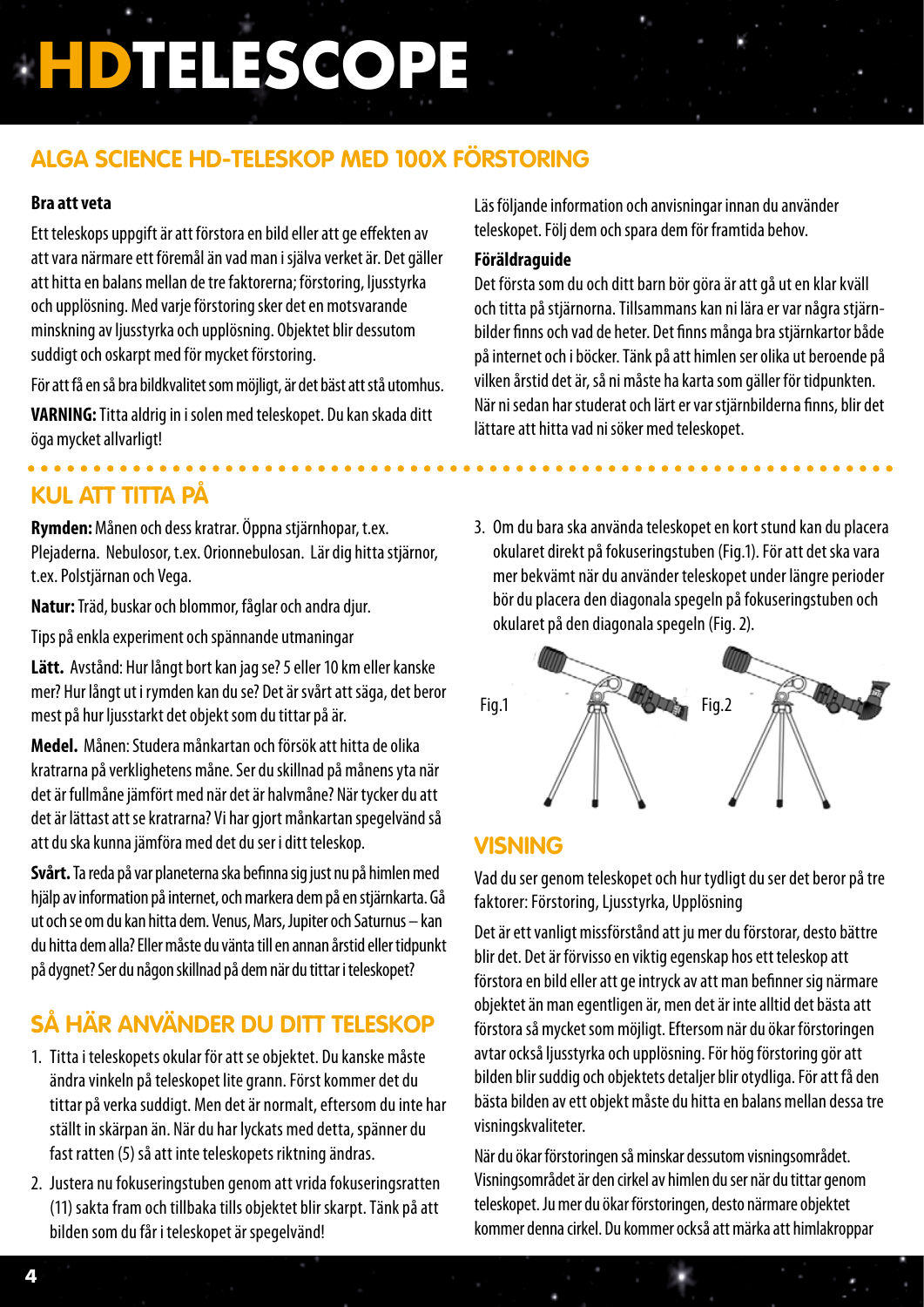

tycks förflytta sig snabbt genom visningsområdet även vid låg förstoring. Den rörelsen är ännu tydligare vid högre förstoring. Hög förstoring kommer att visa dramatiska bilder av månars eller planeters särdrag, men kan även vara ganska frustrerande innan du blir bättre på att följa objekten på ett mjukt och smidigt sätt. Vi rekommenderar därför att börja med mindre förstoring (20 mm okularlins)

#### **Förstoring: Välja okularlins**

Förstoring är teleskopets förmåga att göra en bild större, eller att få det att verka som om objektet kommer närmare den som tittar. Förstoringsgraden kännetecknas av ett nummer följt av ett X. Om du tittar på ett objekt i 100X ser du därför detta som om du vore 100 gånger närmare objektet än du verkligen är.

Förstoringsgraden beräknas genom att dela brännvidden på teleskopets objektivlins med brännvidden på den okularlins du väljer. Okularlinsens brännvidd är oftast angiven på själva okularet. **Exempel:** 4 mm

**400 mm (objektivlinsens brännvidd)** Exempel: --------------------------------------- = 100X (förstoring) **4 mm (okularets brännvidd)**

Ju längre brännvidd okularet har, desto mindre kan teleskopet förstora. Och ju kortare brännvidd okularet har, desto större förstoringsförmåga har teleskopet.

#### **TIPS vid val av okular**

**20 mm = 20X (förstoring):** Använd denna lins när du vill kika på stjärnor och månen

**4 mm = 100X (förstoring):** Använd denna lins när du vill kika på månen, olika djur och föremål i naturen i dagsljus

## **Skötsel och underhåll**

#### **Objektivlinsen**

Teleskopets objektivlins (2) har polerats och utformats för hög precision. Den måste rengöras försiktigt och så sällan som möjligt för att undvika att påverka dess precision och prestanda. En oerfaren person får aldrig ta ut linserna ur deras fästen.

Det är även bra om teleskopet har legat ute på balkongen eller i garaget 1 timme innan det ska användas för att undvika kondens på linsen och för att få en bättre bildkvalitet.

#### **Rengöra linsen**

Rengör endast linsen när det behövs. Först borstar du bort damm med en kamelhårsborste eller blåser bort det med en spruta. Droppa några få droppar eter eller isopropylalkohol på en ren bomullstrasa

som tvättats flera gånger och torka av linserna mycket försiktigt. Undvik att torka i cirklar. Blås sedan bort eventuellt ludd eller damm med hiälp av en spruta.

*Det är viktigt att notera att eventuella fläckar som är kvar på linserna måste torkas bort försiktigt när linserna är helt torra.*

#### **Montera stativet**

- 1. Packa upp stativet (6) ur lådan. Därefter ställer du upp stativet lodrätt, drar ut benen och sprider ut dem helt.
- 2. Ta bort rattskruven (5) från teleskopfästet.
- 3. Justera stativets hål efter hålen på fästet. Sätt tillbaka rattskruven och dra åt den igen.

#### **Montera diagonal spegel och okular**

- 1. Placera den diagonala spegeln (12) på fokuseringstuben (8). Spänn fast den genom att dra åt den lilla skruven.
- 2. Placera okularet (9) på den diagonala spegeln. Spänn fast det genom att dra åt den lilla skruven. Sätt på okularskyddet (10) på okularet vid behov.

## **Teleskopets delar**



- 1. LINSSKYDD
- 2. OBJEKTIVI INS
- 3. MOTLJUSSKYDD
- 4 TFI FSKOPTUR
- 5. RATTSKRUV
- 6. STATIV
- 7. FÄSTE FÖR FOKUSERINGSTUB
- 8. FOKUSERINGSTUB
- 9. OKULAR
- 10.OKULARSKYDD
- 11.FOKUSERINGSRATT
- 12.DIAGONAL SPEGEL

**Objektivdiameter:** 30 mm (1,18") **Brännvidd:** 400 mm **Okular:** 20 mm, 4 mm **Maximal förstoring:** 100X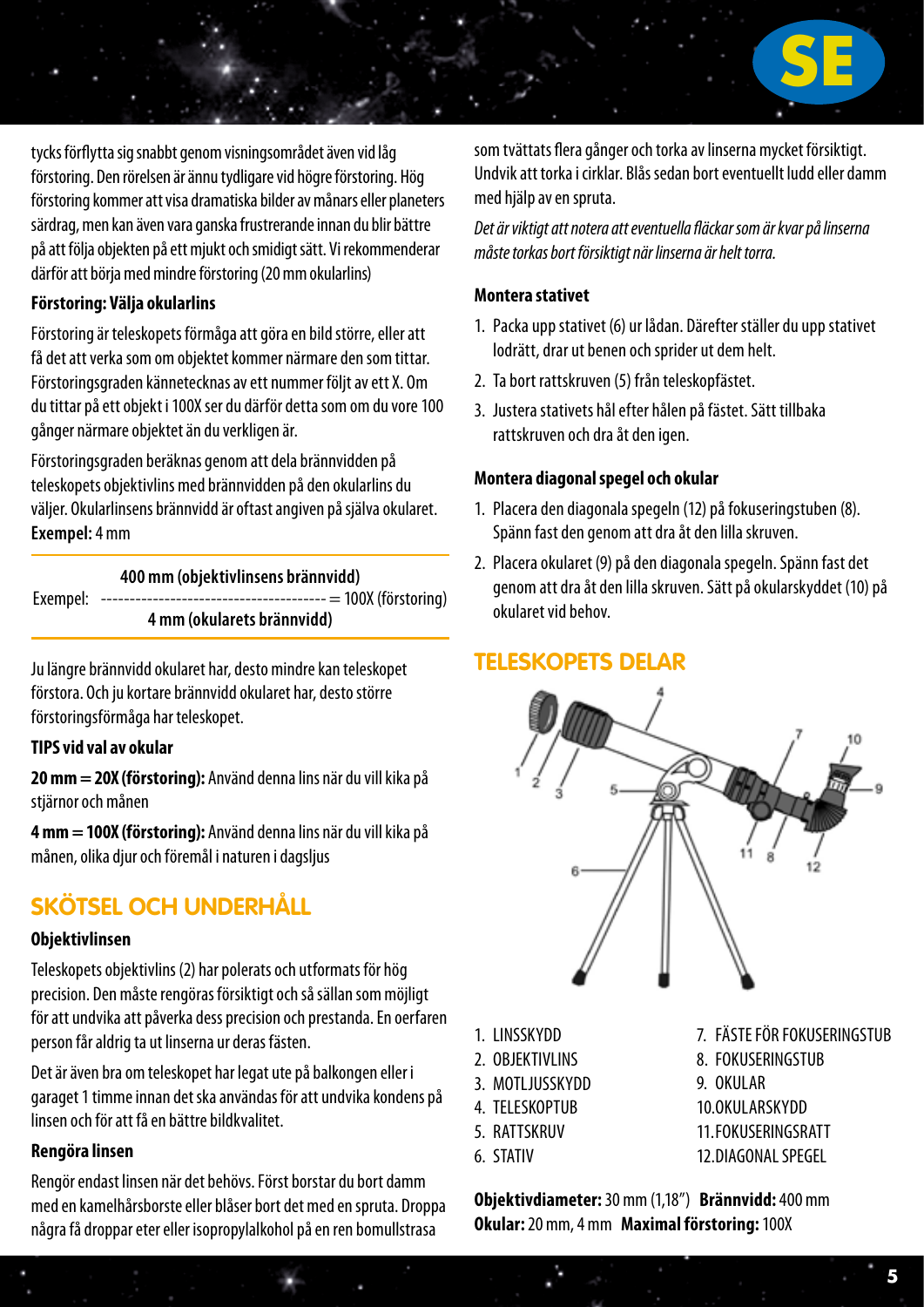## **Alga Science HD-teleskop med 100X forstørrelse**

#### **Nyttig å vite**

Et teleskop brukes til å forstørre et bilde eller gi inntrykk av å være nærmere en gjenstand enn man i virkeligheten er. Det er viktig å finne en god balanse mellom de tre faktorene forstørrelse, lysstyrke og oppløsning. Når forstørrelsen økes blir det en tilsvarende reduksjon i lysstyrke og oppløsning. Objektet blir også utydelig og uskarpt når det forstørres for mye.

For å få så god bildekvalitet som mulig, er det best å være utendørs.

**ADVARSEL:** Se aldri direkte mot solen med teleskopet. Det kan gi svært alvorlig øyeskade.

## **Morsomme ting å se på**

**Verdensrommet:** månen med sine kratre. Åpne stjernehoper, f.eks. Pleiadene (Syvstjernen). Stjernetåker, f.eks. Oriontåken. Lær deg å finne stjerner som f. eks. Polarstjernen og Vega.

**Natur:** Trær, busker og blomster, fugler og andre dyr.

Tips til enkle eksperimenter og spennende utfordringer

**Lett.** Avstand: Hvor langt bort kan jeg se? 5 eller 10 km eller kanskje mer? Hvor langt ut i verdensrommet kan du se? Det er vanskelig å si, det avhenger hovedsakelig av hvor lyssterkt objektet du ser på er.

**Middels.** Månen: Studer månekartet og prøv å finne de ulike kratrene på selve månen. Ser du forskjell på månens overflate når det er fullmåne sammenlignet med når det er halvmåne? Når synes du det er lettest å se kratrene? Vi har lagd et speilvendt månekart, slik at du kan sammenligne med det du ser i teleskopet.

**Vanskelig.** Finn ut ved hjelp av informasjon på internett hvor på himmelen planetene skal befinne seg akkurat nå, og marker dem på et stjernekart. Gå ut og se om du kan finne dem. Venus, Mars, Jupiter og Saturn – kan du finne alle sammen? Eller må du vente til en annen årstid eller et annet tidspunkt på døgnet? Ser du noen forskjell på dem når du kikker i teleskopet?

## **Slik bruker du teleskopet**

- 1. Kikk i teleskopets okular for å se objektet. Du må kanskje endre litt på teleskopets vinkel. Til å begynne med vil det du ser på virke utydelig, men det er normalt, siden du ennå ikke har stilt inn skarphet. Når du har fått det til strammer du rattet (5) slik at teleskopets retning ikke endres.
- 2. Juster nå fokusrøret ved å vri fokushjulet (11) sakte frem

Les følgende informasjon og bruksanvisning før du tar teleskopet i bruk. Følg anvisningene og ta vare på dem til fremtidig behov.

#### **Foreldreguide**

Det første du og ditt barn bør gjøre er å gå ut en klar kveld og kikke på stjernene. Sammen kan dere lære hvor noen av stjernebildene finnes og hva de heter. Det finnes mange gode stjernekart både på internett og i bøker. Husk at himmelen ser annerledes ut avhengig av årstid, så dere må ha et kart som gjelder på vedkommende tidspunkt. Når dere har studert litt og lært hvor stjernebildene finnes, blir det lettere å finne det dere leter etter med teleskopet.

og tilbake til objektet blir skarpt. Husk at bildet du får inn i teleskopet er speilvendt!

3. Hvis du bare skal bruke teleskopet en liten stund, kan du sette okularet rett på fokusrøret (Fig. 1). Når du skal bruke teleskopet i lengre perioder, blir det mer bekvemt hvis du setter diagonalspeilet på fokusrøret og deretter okularet på diagonalspeilet (Fig. 2).



## **Visning**

Hva du ser giennom teleskopet og hvor tydelig du ser det, avhenger av tre faktorer: Forstørrelse, Lysstyrke, Oppløsning

Det er en utbredt misforståelse at jo mer du forstørrer, jo bedre blir det. Riktignok er det en viktig egenskap for teleskop å forstørre bilder eller gi inntrykk av å være nærmere objektet enn man i virkeligheten er, men det er ikke alltid best å forstørre så mye som mulig. For når du øker forstørrelsen, reduseres samtidig lysstyrke og oppløsning. For kraftig forstørrelse gjør at bildet blir uskarpt og objektets detaljer blir utydelige. For å få best mulig bilde av et objekt må du finne en balanse mellom disse tre visningsegenskapene.

Når du øker forstørrelsen reduseres samtidig synsfeltet. Synsfeltet er den sirkelen av himmelen du ser gjennom teleskopet. Jo mer du øker forstørrelsen, jo nærmere objektet kommer denne sirkelen. Du vil også merke at himmellegemene ser ut til å bevege seg hurtig gjennom synsfeltet også ved liten forstørrelse. Denne bevegelsen er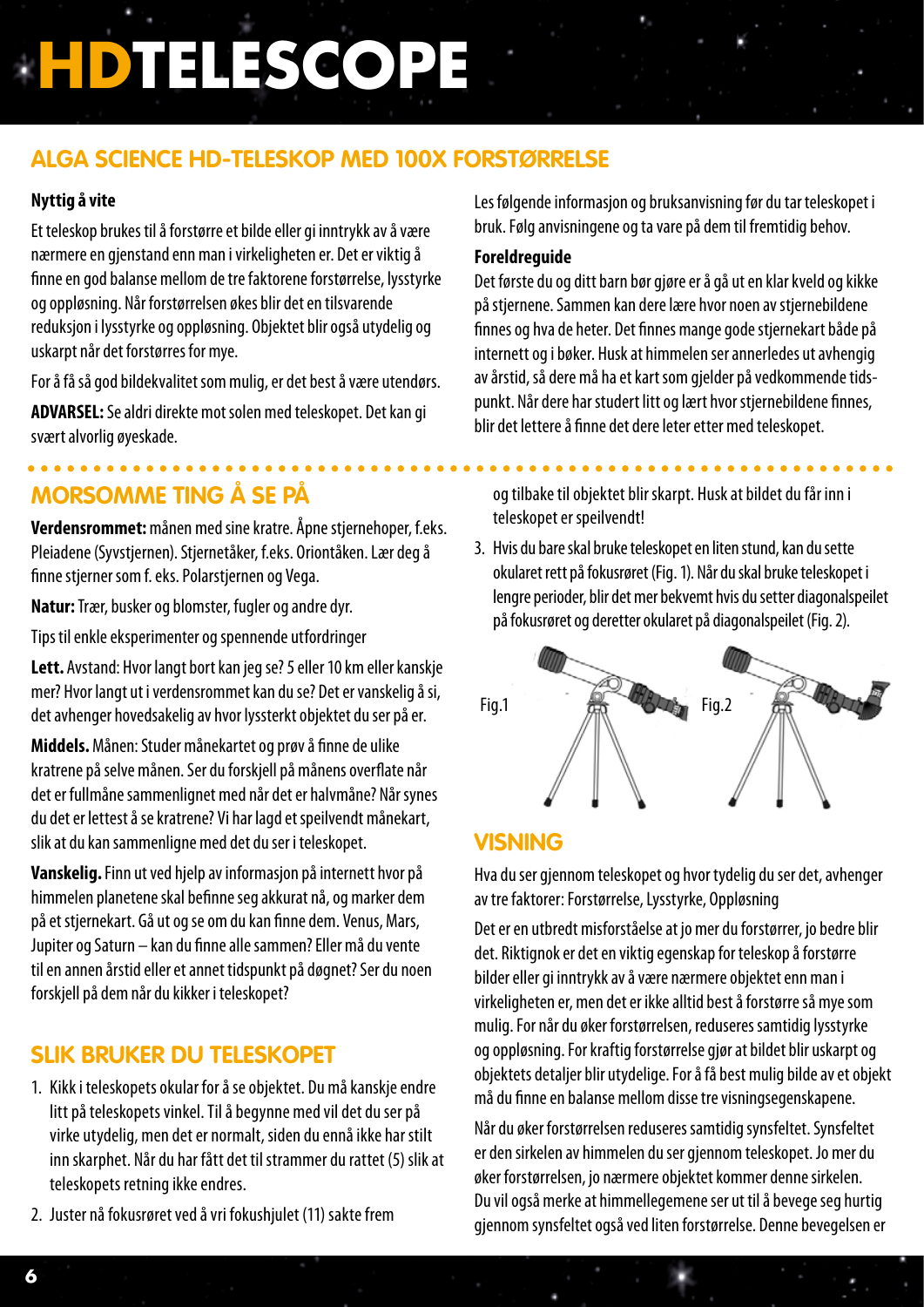

enda tydeligere ved kraftigere forstørrelse. Ved kraftig forstørrelse vises dramatiske bilder av måners og planeters særtrekk, men det kan også være ganske frustrerende før du blir bedre til å følge objektene på en myk og smidig måte. Vi anbefaler derfor å begynne med mindre forstørrelse (20 mm okularlinse).

#### **Forstørrelse: Valg av okularlinse**

Forstørrelse er teleskopets evne til å gjøre et bilde større, eller få det til å virke som objektet kommer nærmere den som ser på det. Forstørrelsesgraden angis med et nummer etterfulgt av en X. Hvis du ser på et objekt med styrke 100X, ser det dermed ut som om du var 100 ganger nærmere objektet enn du faktisk er.

Forstørrelsesgraden beregnes ved å dividere brennvidden på teleskopets objektivlinse med brennvidden på valgt okularlinse. Okularlinsens brennvidde er som regel angitt på selve okularet. **Eksempel:** 4 mm

#### **400 mm (objektivlinsens brennvidde)**

Eksempel: -------------------------------------- = 100X (forstørrelse) **4 mm (okularets brennvidde)**

Jo lengre brennvidde på okularet, jo mindre forstørrelse gir teleskopet. Og jo kortere brennvidde på okularet, jo kraftigere forstørrelselsevne har teleskopet.

#### **TIPS til valg av okular**

**20 mm = 20X (forstørrelse)**: Bruk denne linsen når du vil kikke på stjerner og månen

**4 mm =100X (forstørrelse)**: Bruk denne linsen når du vil kikke på månen eller forskjellige dyr og gjenstander i naturen i dagslys.

## **Stell og vedlikehold**

#### **Objektivlinsen**

Teleskopets objektivlinse (2) er polert og utformet for å gi høy presisjon. Linsen må rengjøres forsiktig og så sjelden som mulig for ikke å påvirke dens presisjon og ytelse. En uerfaren person må aldri ta linsene ut av innfatningen.

Det er også en fordel å la teleskopet ligge ute på balkongen eller i garasjen i en time før det skal brukes, slik at det unngås kondens på linsen og bildekvaliteten blir bedre.

#### **Rengjøring av linsen**

Rengjør linsen bare når det er nødvendig. Først børster du bort støv med en kamelhårsbørste eller blåser det bort med en sprøyte. Ha noen dråper eter eller isopropylalkohol på en ren bomullsklut som er vasket flere ganger, og tørk av linsen veldig forsiktig. Unngå å tørke

med sirkelbevegelser. Blås deretter bort eventuelt rusk og støv med en sprøyte.

*Det er viktig å merke seg at eventuelle gjenværende flekker på linsene må tørkes forsiktig bort når linsene er helt tørre.* 

#### **Montering av stativet**

- 1. Pakk opp stativet (6) fra esken. Sett deretter opp stativet loddrett, dra ut beina og spre dem helt ut.
- 2. Ta bort rattskruen (5) fra teleskopfestet.
- 3. Juster stativets hull etter hullene i festet. Sett inn igjen rattskruen og stram den.

#### **Monter diagonalspeil og okular**

- 1. Sett diagonalspeilet (12) på fokusrøret (8). Fest det ved å stramme den lille skruen.
- 2. Sett okularet (9) på diagonalspeilet. Fest det ved å stramme den lille skruen. Sett okulardekslet (10) på okularet hvis nødvendig.

## **Teleskopets deler:**



- 1. LINSEDEKSEL
- 2. OBJEKTIVLINSE
- 3 MOTLYSBESKYTTELSE
- 4. TELESKOPRØR
- 5. RATTSKRUE
- 6. STATIV
- 7. FOKUSRØRHOLDER
- 8. FOKUSRØR
- 9. OKULAR
- 10.OKULARDEKSEL
- 11.FOKUSHJUL
- 12.DIAGONALSPEIL

**7**

**Objektivdiameter:** 30 mm (1,18") **Brennvidde:** 400 mm **Okular:** 20 mm, 4 mm **Maksimal forstørrelse:** 100X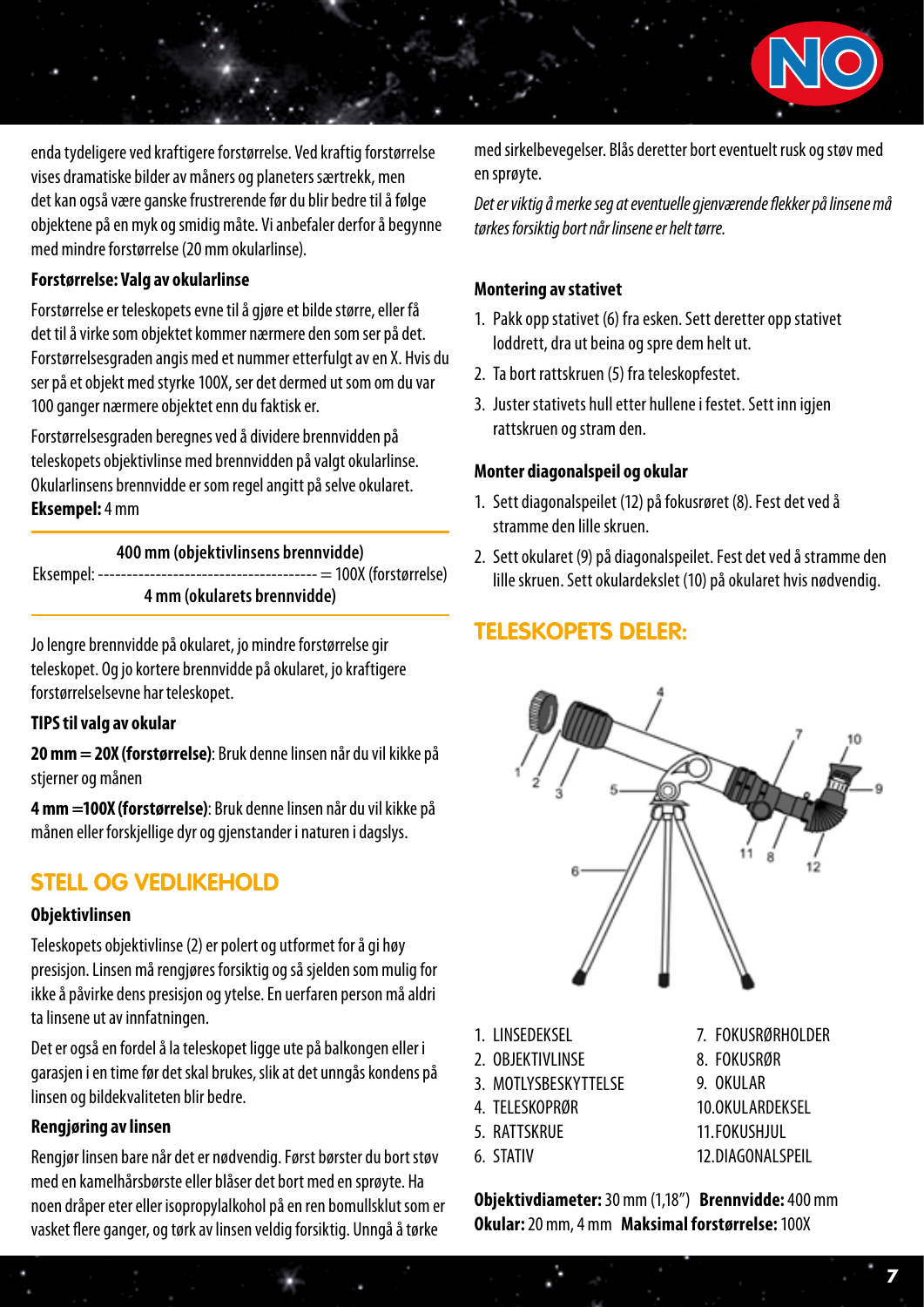## **Alga Science HD-teleskop med 100X forstørrelse**

#### **Baggrundsinformation**

Et teleskops opgave er at forstørre et billede eller at skabe fornemmelsen af at være tættere på en genstand, end man i virkeligheden er. Det gælder om at finde en balance mellem de tre faktorer; forstørrelse, lysstyrke og opløsning. For hver forstørrelse mindskes lysstyrken og opløsningen tilsvarende. Objektet bliver desuden utydeligt og uskarpt, hvis det forstørres for meget.

For at opnå den optimale billedkvalitet er det bedst at stå udendørs.

**ADVARSEL:** Kig aldrig på solen med teleskopet. Du kan få meget alvorlige øjenskader!

## **Sjovt at se på**

**Rummet:** Månen og dens kratere. Åbne stjernehobe, f.eks. Plejaderne. Stjernetåger, f.eks. Orion nebula. Lær at finde stjernerne, f.eks. Nordstjernen og Vega.

**Naturen:** Træer, buske og blomster, fugle og andre dyr.

Tips til enkle eksperimenter og spændende udfordringer

**Nemt.** Afstand: Hvor langt kan jeg se? 5 eller 10 km eller måske mere? Hvor langt ud i rummet kan du se? Det er svært at sige og afhænger hovedsagelig af lysstyrken på det objekt, du observerer.

**Middelsvært.** Månen: Kig på månekortet og forsøg at finde de forskellige kratere på den virkelige måne. Kan du se forskel på månens overflade, når det er fuldmåne i forhold til ved halvmåne? Hvornår synes du, det er nemmest at se kraterne? Vi har spejlvendt månekortet, så du kan sammenligne med det, du ser i dit teleskop.

**Svært.** Find ud af, hvor planeterne befinder sig på himlen netop nu ved hjælp af information på internettet, og markér dem på et stjernekort. Gå ud og se, om du kan finde dem. Venus, Mars, Jupiter og Saturn – kan du finde dem alle sammen? Eller er det bedre at vente til en anden årstid eller et andet tidspunkt på døgnet? Kan du se forskel på dem, når du kigger i teleskopet?

## **Sådan anvendes teleskopet**

- 1. Kig i teleskopets okular for at se objektet. Du er måske nødt til at ændre teleskopets vinkel lidt. Først vil det, du kigger på, forekomme at være utydeligt. Men det er normalt, eftersom du ikke har indstillet skarpheden endnu. Når du har gjort det, skal du tilspænde hjulet (5), så teleskopets retning ikke ændres.
- 2. Justér nu fokuseringsrøret ved at dreje fokuseringshjulet (11) forsigtigt frem og tilbage, indtil objektet bliver skarpt. Husk, at billedet, du får vist i teleskopet, er spejlvendt!

Læs følgende information og vejledning igennem, inden du begynder at bruge teleskopet. Følg dem og gem dem til senere brug.

#### **Vejledning til forældre**

Det første du og dit barn bør gøre, er at gå ud en stjerneklar nat og kigge på stjernerne. Sammen kan I lære, hvor nogle af stjernebillederne findes, og hvad de hedder. Der findes mange gode stjernekort både på internettet og i bøger. Tænk på, at himlen ser forskellig ud afhængigt af årstiden, så I skal finde et kort, der gælder for det pågældende tidspunkt. Når I har studeret kortet og lært, hvor stjernebillederne findes, bliver det lettere at finde det, I leder efter, med teleskopet.

3. Hvis du blot skal anvende teleskopet i kort tid, kan du placere okularet direkte på fokuseringsrøret (fig.1). For at gøre det mere bekvemt når du anvender teleskopet i længere tid ad gangen, bør du placere diagonalspejlet på fokuseringsrøret og okularet på diagonalspejlet (fig. 2).



## **Visning**

Hvad du ser gennem teleskopet, og hvor tydeligt du ser det, afhænger af tre faktorer: Forstørrelse, Lysstyrke, Opløsning

Det er en almindelig misforståelse, at jo mere man forstørrer, desto bedre bliver det. Det er ganske vist en vigtig egenskab hos et teleskop at forstørre et billede eller at give indtryk af, at man er tættere på objektet, end man i virkeligheden er, men det er ikke altid det bedste at forstørre så meget som muligt. Fordi lysstyrken og opløsningen aftager, hver gang du øger forstørrelsen. For høj forstørrelse gør, at billedet bliver uskarpt, og at objektets detaljer bliver utydelige. For at opnå det bedste billede, skal du finde en balance mellem disse tre visningskvaliteter.

Når du øger forstørrelsen, mindsker du desuden synsfeltet. Synsfeltet er den cirkel af himlen, du ser, når du kigger gennem teleskopet. Jo mere du øger forstørrelsen, desto nærmere objektet kommer denne cirkel. Du vil også kunne fornemme, at himmellegemer ser ud, som om de bevæger sig hurtigt gennem synsfeltet selv ved en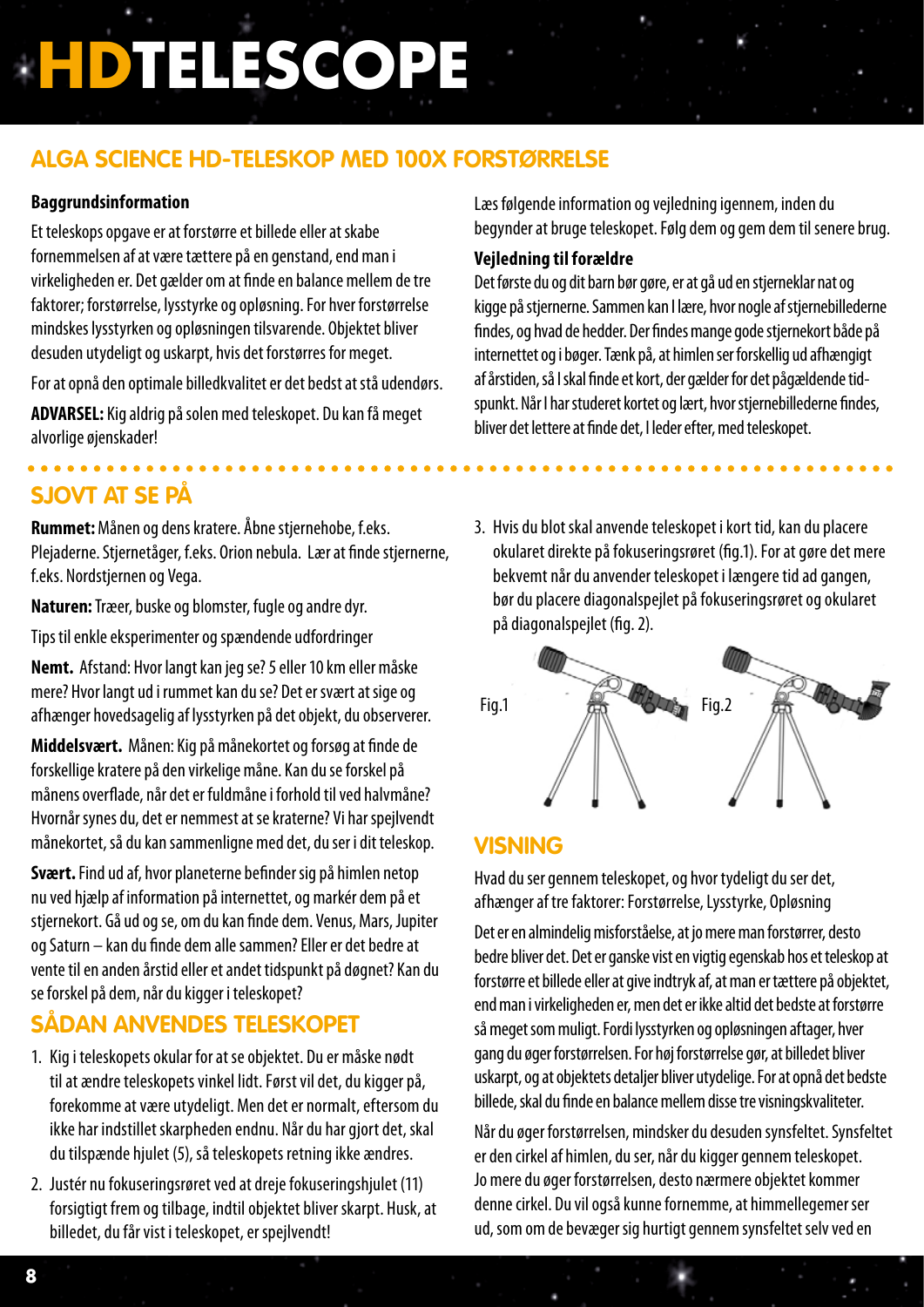lav forstørrelse. Den bevægelse er endnu tydeligere ved en højere forstørrelse. Ved høj forstørrelse vil man få dramatiske billeder at se af måners eller planeters særlige kendetegn, men det kan også være temmelig frustrerende, indtil du opnår en vis erfaring med at følge objekterne i en blød og ensartet bevægelse. Vi anbefaler derfor at begynde med en mindre forstørrelse (20 mm okularlinse)

#### **Forstørrelse: Valg af okularlinse**

Forstørrelse betyder teleskopets evne til at gøre et billede større eller til at få det til at virke, som om objektet kommer tættere på den, der observerer. Forstørrelsesgraden angives med et tal efterfulgt af et X. Hvis du kigger på et objekt i 100X, ser du det derfor, som om du var 100 gange tættere på objektet, end du i virkeligheden er.

Forstørrelsesgraden beregnes ved at dividere objektivlinsens brændvidde på teleskopet med den okular¬linse, du vælger. Okularlinsens brændvidde er normalt angivet på selve okularet. **Eksempel:** 4 mm

#### **400 mm (objektivlinsens brændvidde)**

Eksempel: ------------------------------------ = 100X (forstørrelse) **4 mm (okularets brændvidde)**

Jo længere brændvidde okularet har, desto mindre kan teleskopet forstørre. Og jo kortere brændvidde okularet har, desto større forstørrelsesevne har teleskopet.

#### **TIPS til valg af okular**

**20 mm = 20X (forstørrelse)**: Anvend denne linse, når du vil kigge på stjerner og månen

**4 mm = 100X (forstørrelse)**: Anvend denne linse, når du vil kigge på månen, forskellige dyr og genstande i naturen i dagslys

## **Vedligeholdelse og rengøring**

#### **Objektivlinsen**

Teleskopets objektivlinse (2) er poleret og konstrueret med henblik på at opnå en høj præcision. Den skal rengøres forsigtigt og så sjældent som muligt for at undgå at påvirke dens præcision og funktion. En uerfaren person må aldrig afmontere linserne fra deres fastgørelse.

Det er også en god idé at lade teleskopet ligge på altanen eller i garagen 1 time før brug for at undgå kondensvand på linsen og for at opnå en bedre billedkvalitet.

#### **Rengøring af linsen**

Rengør kun linsen, når det er nødvendigt. Først børster du støv af med en kameluldsbørste eller ved at blæse det væk med en sprøjte. Hæld få dråber æter eller isopropylalkohol på en ren bomuldsklud,

som skal have været vasket adskillige gange og tør linserne af med stor forsigtighed. Undgå cirkulære bevægelser. Derefter fjernes tilbageværende fnug eller støv ved at blæse det væk med en sprøjte.

**DK**

*Det er vigtigt at være opmærksom på, at alle pletter på linserne skal tørres forsigtigt af, når linserne er helt tørre.*

#### **Montering af stativet**

- 1. Pak stativet (6) ud af kassen. Stil derefter stativet i lodret position og træk benene ud, så de er helt spredt ud.
- 2. Fjern låseskruen (5) fra teleskopets fastgørelse.
- 3. Justér stativets huller i forhold til hullerne på fastgørelsen. Sæt låseskruen på plads igen og tilspænd den.

#### **Montering af diagonalspejl og okular**

- 1. Sæt diagonalspejlet (12) på fokuseringsrøret (8). Spænd det fast med den lille skrue.
- 2. Sæt okularet (9) på diagonalspejlet. Spænd det fast med den lille skrue. Sæt om nødvendigt okularbeskytteren (10) på okularet.

### **Teleskopets dele**



- 1 LINSEBESKYTTER
- 2 OBJEKTIVLINSE
- 3 BLÆNDE 9 OKULAR
- 4 TELESKOPRØR
- 5 LÅSESKRUE
- 11 FOKUSERINGSHJUL
- 6 STATIV
- 12 DIAGONALSPEJL

10 OKULARBESKYTTER

8 FOKUSERINGSRØR

7 HOLDER TIL FOKUSERINGSRØR

**Objektivdiameter:** 30 mm (1,18") **Brændvidde:** 400 mm **Okular:** 20 mm, 4 mm **Maksimal forstørrelse:** 100X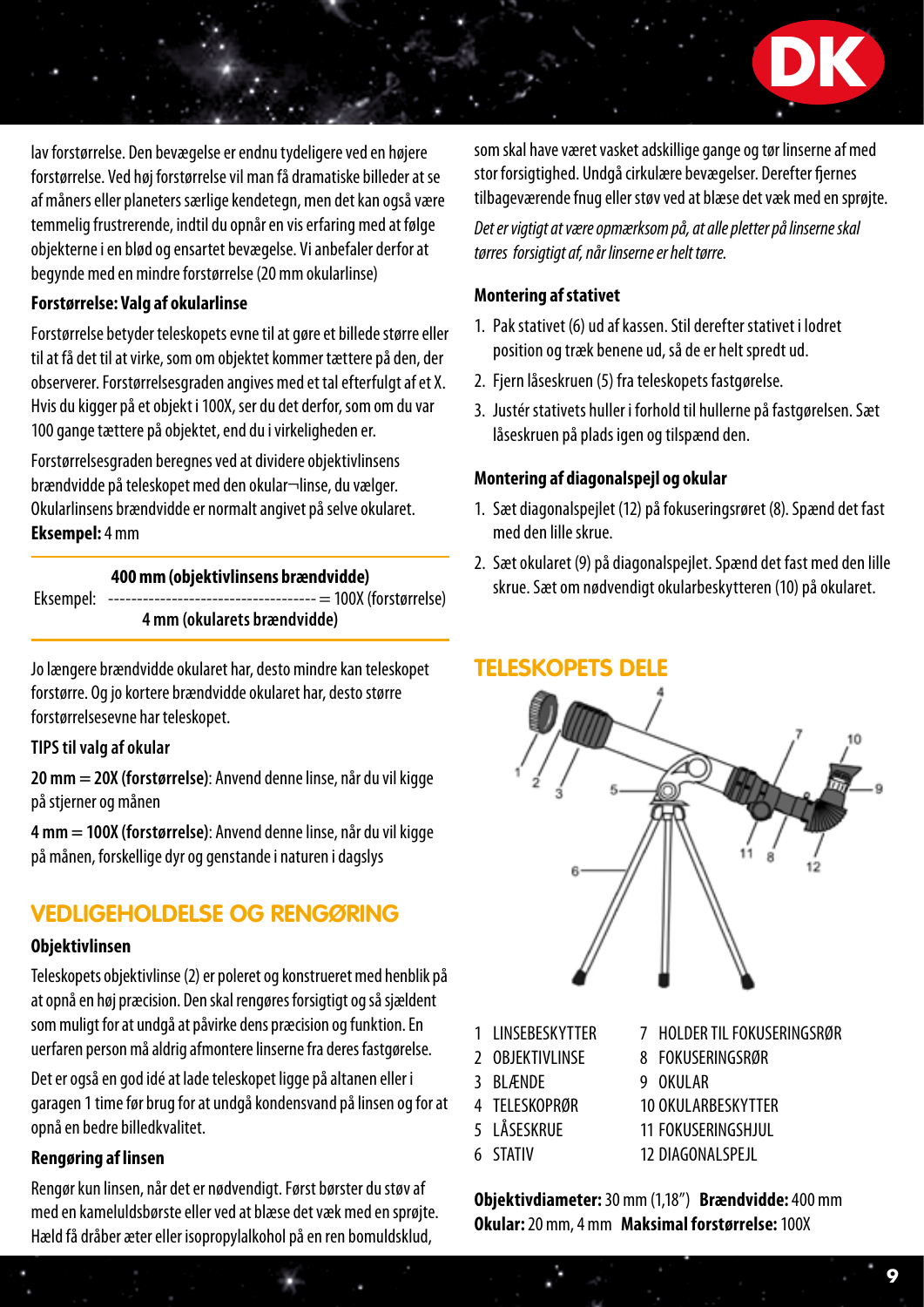## **Alga Science HD-kaukoputki 100X suurennoksella**

#### **Hyvä tietää**

Kaukoputken tarkoituksena on suurentaa kuva tai antaa vaikutelma siitä, että katsoja on lähempänä kohdetta kuin hän todellisuudessa on. Kyse on siitä, että on löydettävä oikea tasapaino kolmen tekijän välillä, jotka ovat suurennus, kirkkaus ja resoluutio. Aina kun suurennusta lisätään, vähenevät kirkkaus ja resoluutio vastaavasti. Lisäksi kohde muuttuu sumuiseksi ja epätarkaksi, jos suurennus on liian voimakas.

Parhaan mahdollisen kuvanlaadun aikaansaamiseksi on parasta käyttää kaukoputkea ulkona.

**HUOMIO!** Älä katso kaukoputkella aurinkoa. Siitä voi aiheutua vakavia silmävammoja.

## **Hauska katsella**

**Avaruutta;** kuuta ja sen kraattereita. Avoimia tähtijoukkoja, esim. seulasia. Tähtisumuja, esim. Orionin tähtisumua. Opi löytämään tähtiä, esim. Pohjantähti ja Vega.

**Luontoa:** Puita, pensaita ja kukkia, lintuja ja muita eläimiä. Vihjeitä helppojen kokeiden tekemiseen ja jännittäviin haasteisiin

**Helppo.** Etäisyys: Kuinka pitkälle voin nähdä? 5 tai 10 km tai ehkä enemmän? Kuinka pitkälle avaruuteen voit nähdä? Tätä on vaikea sanoa, se riippuu eniten siitä, kuinka valovoimainen on se kohde, jota tarkastelet.

**Keskivaikea.** Kuu: Tutki kuun karttaa ja yritä löytää eri kraatterit oikeasta kuusta. Näetkö eron siinä, miltä kuun pinta näyttää täysikuun aikaan verrattuna puolikuuhun? Milloin kraattereiden näkeminen on mielestäsi helpointa? Olemme ottaneet kuun kartasta peilikuvan, jotta voit verrata sitä siihen kuvaan, jonka näet kaukoputkestasi.

**Vaikea.** Selvitä, missä planeetat sijaitsevat taivaalla juuri nyt internetistä löytämäsi tiedon avulla ja merkitse ne tähtikartalle. Mene ulos ja yritä löytää ne. Venus, Mars, Jupiter ja Saturnus – onnistutko löytämään ne kaikki? Vai täytyykö sinun mahdollisesti odottaa toista vuodenaikaa tai vuorokaudenaikaa, jotta voit nähdä ne? Näetkö niissä eroa katsoessasi niitä kaukoputken läpi?

## **Näin käytät kaukoputkeasi**

- 1. Katso kaukoputken okulaariin nähdäksesi kohteen. Sinun tulee ehkä suunnata kaukoputken kulmaa hieman uudelleen. Ensin katsomasi kohde tulee näyttämään epäselvältä. Se on kuitenkin normaalia, koska et ole vielä säätänyt tarkkuutta. Kun olet onnistunut siinä, kiristä säädintä (5), jottei kaukoputken suunta pääse muuttumaan.
- 2. Säädä nyt tarkennusputkea kääntämällä tarkennussäädintä (11) hitaasti eteen- ja taaksepäin kunnes kohde näkyy terävästi. Huomaa, että kaukoputkessa näkemäsi kuva on peilikuva!

Lue seuraavat tiedot ja ohjeet ennen kaukoputken käytön aloittamista. Noudata ohjeita ja säilytä ne tulevaa tarvetta varten.

#### **Ohje vanhemmille**

Ensimmäiseksi sinun ja lapsesi tulisi mennä kirkkaana iltana ulos katselemaan tähtiä. Voitte yhdessä opiskella, missä tietyt tähdet sijaitsevat ja minkä nimisiä ne ovat. Sekä internetistä että kirjoista löytyy paljon hyviä tähtikarttoja. Huomaa, että tähtitaivas näyttää erilaiselta riippuen siitä, mikä vuodenaika on kyseessä, eli teillä tulee olla käytössänne kartta, joka koskee kyseistä ajankohtaa. Kun olette ensin tutkineet ja oppineet tietämään, missä kohdissa tähdet näkyvät taivaalla, niiden löytäminen kaukoputkella on helpompaa.

3. Jos käytät kaukoputkea vain lyhyen aikaa, voit asettaa okulaarin suoraan tarkennusputkeen (Kuva 1). Suuremman käyttömukavuuden saamiseksi pidempää katselua varten sinun tulee asettaa diagonaalipeili tarkennusputkeen ja okulaari diagonaalipeilin päälle (Kuva 2).

. . . . . . . . . .

. . . . . . . . . . . . . . .



### **Katselu**

Se mitä näet kaukoputken läpi ja kuinka tarkasti näet sen, riippuu kolmesta tekijästä: Suurennoksesta, Kirkkaudesta, Resoluutiosta On yleinen virhe ajatella, että suurempi suurennos tuottaa paremman tuloksen. On tietysti tärkeää, että kaukoputki suurentaa kuvan tai antaa vaikutelman siitä, että katsoja on lähempänä kohdetta kuin hän todellisuudessa on, mutta aina parasta tulosta ei saavuteta suurentamalla kuvaa niin paljon kuin mahdollista. Tämä johtuu siitä, että lisätessäsi suurennosta kirkkaus ja resoluutio vähenevät vastaavasti. Liian suuri suurennos saa kuvan näyttämään sumealta ja kohteen yksityiskohdat muuttuvat epäselviksi. Saadaksesi objektiiviin parhaan kuvan sinun tulee löytää tasapaino näiden kolmen kuvan laatuun vaikuttavan tekijän välillä.

Kun lisäät suurennosta, pienenee samalla myös näkökenttä. Näkökenttä on se kappale taivasta, jonka näet kaukoputken läpi. Mitä enemmän lisäät suurennosta, sitä lähemmäs kohde tulee tässä ympyrässä. Tulet myös huomaamaan, että taivaankappaleet näyttävät liikkuvan näkökentässä nopeasti jo pienellä suurennoksella. Tämä liike on vielä havaittavampaa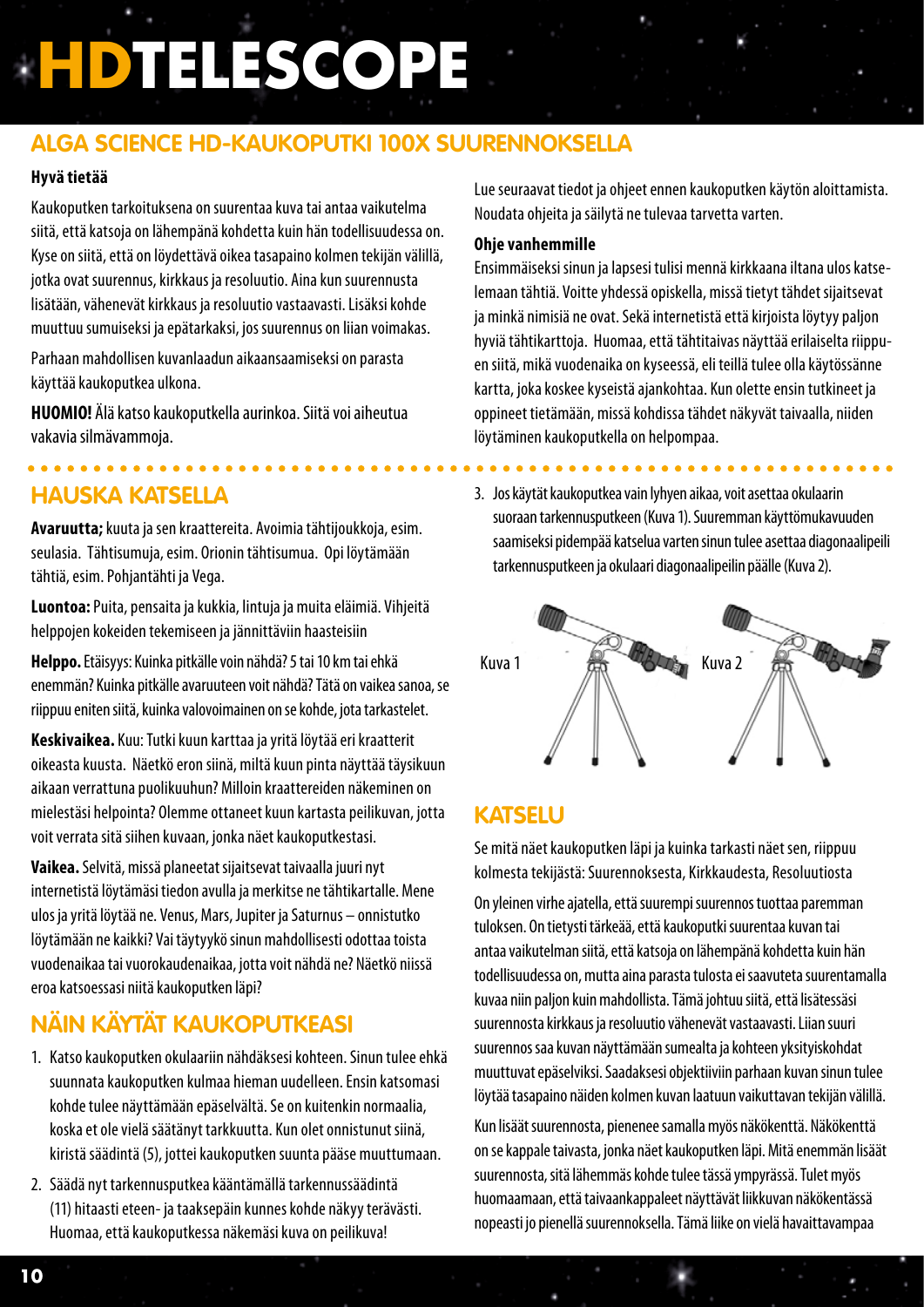**FI**

suurennoksen ollessa voimakas. Voimakas suurennos tarjoaa dramaattisia näkymiä kuusta ja planeetoista, mutta sen käyttö saattaa olla myös hiukan turhauttavaa, kunnes opit paremmin etsimään kohteita pehmeästi ja rauhallisesti. Suosittelemme siksi aloittamaan kaukoputken käytön pienemmällä suurennoksella (20 mm okulaarin linssi)

#### **Suurennos: Okulaarin linssin valitseminen**

Suurennos on kaukoputken ominaisuus, joka saa kuvan näyttämään suuremmalta tai saa kuvan näyttämään siltä kuin kohde tulisi lähemmäs sitä katsottaessa. Suurennoksen astetta merkitään numerolla, jota seuraa X. Jos katsot kohdetta 100X suurennoksella, näyttää kuva siltä, kuin olisit 100 kertaa lähempänä kohdetta kuin todellisuudessa olet.

Suurennoksen aste lasketaan jakamalla kaukoputken objektiivin linssin polttoväli valitsemasi okulaarin linssin polttovälillä. Okulaarin linssin polttoväli on useimmiten merkitty okulaariin. **Esimerkiksi:** 4 mm

#### **400 mm (objektiivin linssin polttoväli)** Esimerkiksi: ------------------------------------- = 100X (suurennos) **4 mm (okulaarin polttoväli)**

Mitä pidempi polttoväli okulaarissa on, sitä pienempi suurennos kaukoputkella voidaan saada. Ja mitä lyhyempi polttoväli okulaarissa on, sitä suurempi suurennos kaukoputkella voidaan saada.

#### **VINKKEJÄ okulaarin valintaan**

**20 mm = 20X (suurennos):** Käytä tätä linssiä silloin, kun haluat tähystää tähtiä ja kuuta.

**4 mm = 100X (suurennos):** Käytä tätä linssiä silloin, kun haluat tähystää kuuta sekä erilaisia eläimiä ja kohteita luonnossa päivänvalossa.

## **Hoito ja ylläpito**

#### **Objektiivin linssi**

Kaukoputken objektiivin linssi (2) on erittäin kiiltävä ja työstetty tarkkoihin toleransseihin. Se tulee puhdistaa varovaisesti ja niin harvoin kuin mahdollista tarkkuuden ja suorituskyvyn heikkenemisen välttämiseksi. Kokematon henkilö ei saa koskaan ottaa linssejä pois kiinnikkeistään.

On myös hyvä, jos kaukoputki on ollut ulkona parvekkeella tai autotallissa 1 tunnin ajan ennen sen käyttöönottoa, koska näin vältetään kosteuden kondensoituminen linssiin ja saavutetaan parempi kuvanlaatu.

#### **Linssin puhdistaminen**

Puhdista linssi vain kun se on tarpeen. Pyyhi ensin pöly pois kamelinkarvaharjalla tai puhalla se pois ruiskulla. Tiputa muutama tippa eetteriä tai isopropyylialkoholia puhtaalle, moneen kertaan

pestylle puuvillakankaan palalle ja pyyhi linssiä hyvin varovaisesti. Vältä pyörivää liikettä. Puhalla sitten mahdollinen jäljellä oleva nukka tai pöly pois ruiskulla.

*On tärkeää huomata, että kaikki linsseihin jääneet tahrat tulee pyyhkiä varovasti pois sen jälkeen, kun linssit ovat täysin kuivuneet.*

#### **Jalustan asentaminen**

- 1. Pura jalusta (6) laatikosta. Aseta statiivi sitten pystysuoraan, vedä jalat ulos ja levitä ne kokonaan.
- 2. Ota kiristysruuvi (5) pois kaukoputken kiinnikkeestä.
- 3. Säädä jalustan reiät kiinnikkeen reikien mukaan. Aseta kiristysruuvi takaisin ja kiristä se uudelleen.

#### **Diagonaalipeilin ja okulaarin asentaminen**

- 1. Aseta diagonaalipeili (12) tarkennusputkeen (8). Kiristä se kiinni kiristämällä pientä ruuvia.
- 2. Aseta okulaari (9) diagonaalipeiliin. Kiristä se kiinni kiristämällä pientä ruuvia. Aseta okulaarinsuojus (10) okulaarin päälle tarpeen vaatiessa.

#### **Kaukoputken osat**



- 1. LINSSIN SUOJUS
- 2. OBJEKTIIVIN LINSSI
- 3. VASTAVALOSUOJA
- 4. TELESKOOPPIPUTKI
- 5. KIRISTYSRUUVI
- 6. JALUSTA
- 7. TARKENNUSPUTKEN PIDIN
- 8. TARKENNUSPUTKI
- 9. OKULAARI
- 10. OKULAARIN SUOJUS
- 11. TARKENNUSSÄÄDIN
- 12. DIAGONAALIPEILI

**Objektiivin halkaisija:** 30 mm (1,18") **Polttoväli:** 400 mm **Okulaari:** 20 mm, 4 mm **Maksimisuurennos:** 100X